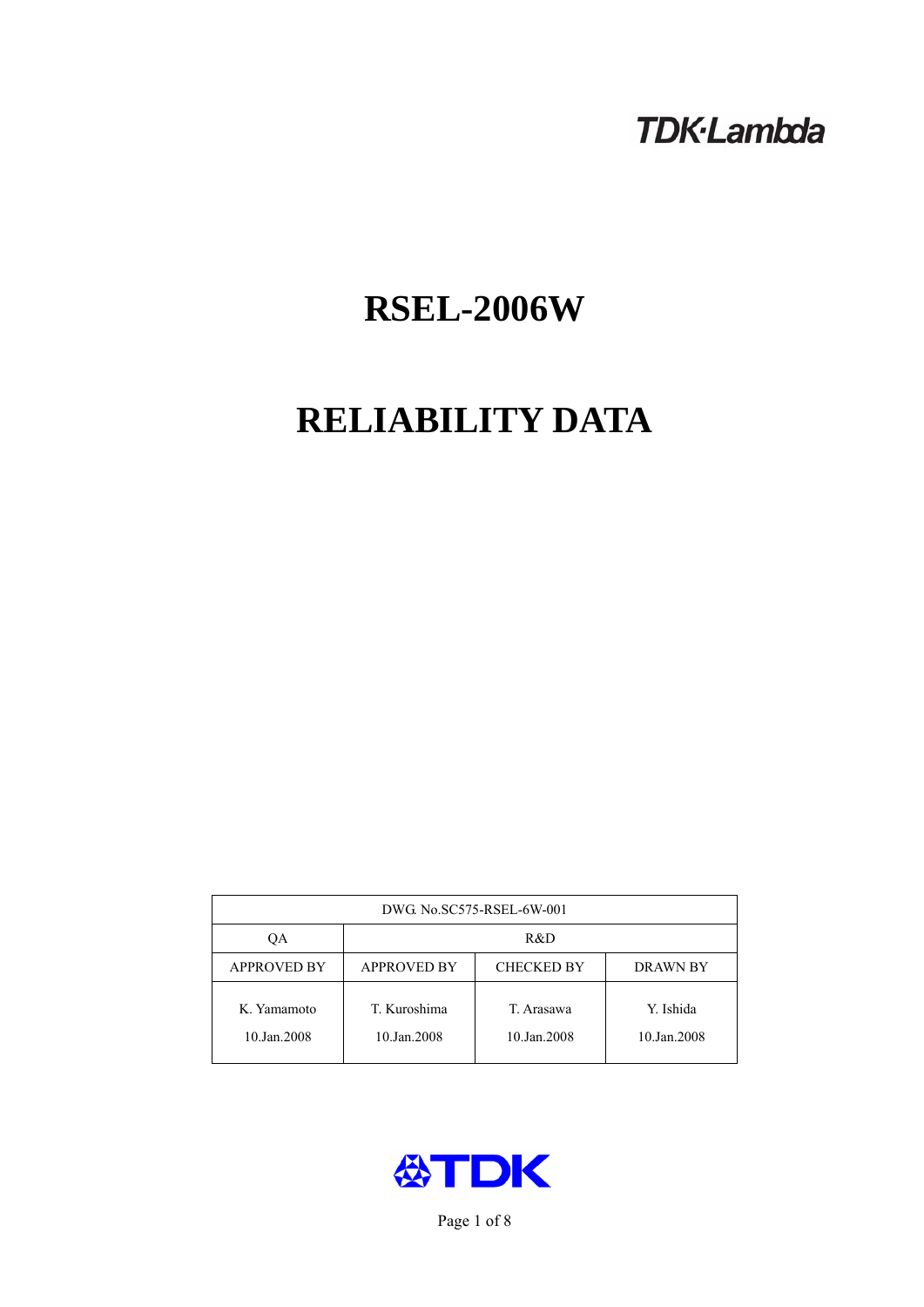#### **RSEL-2006W**

## **I N D E X**

|                                     | Page   |
|-------------------------------------|--------|
| 1. Calculated Values of MTBF        | Page-3 |
| 2. Vibration Test                   | Page-4 |
| 3. Heat Cycle Test                  | Page-5 |
| 4. Humidity Test                    | Page-6 |
| 5. High Temperature Resistance Test | Page-7 |
| 6. Low Temperature Storage Test     | Page-8 |

The following data are typical values. As all units have nearly the same characteristics, the data to be considered as ability values.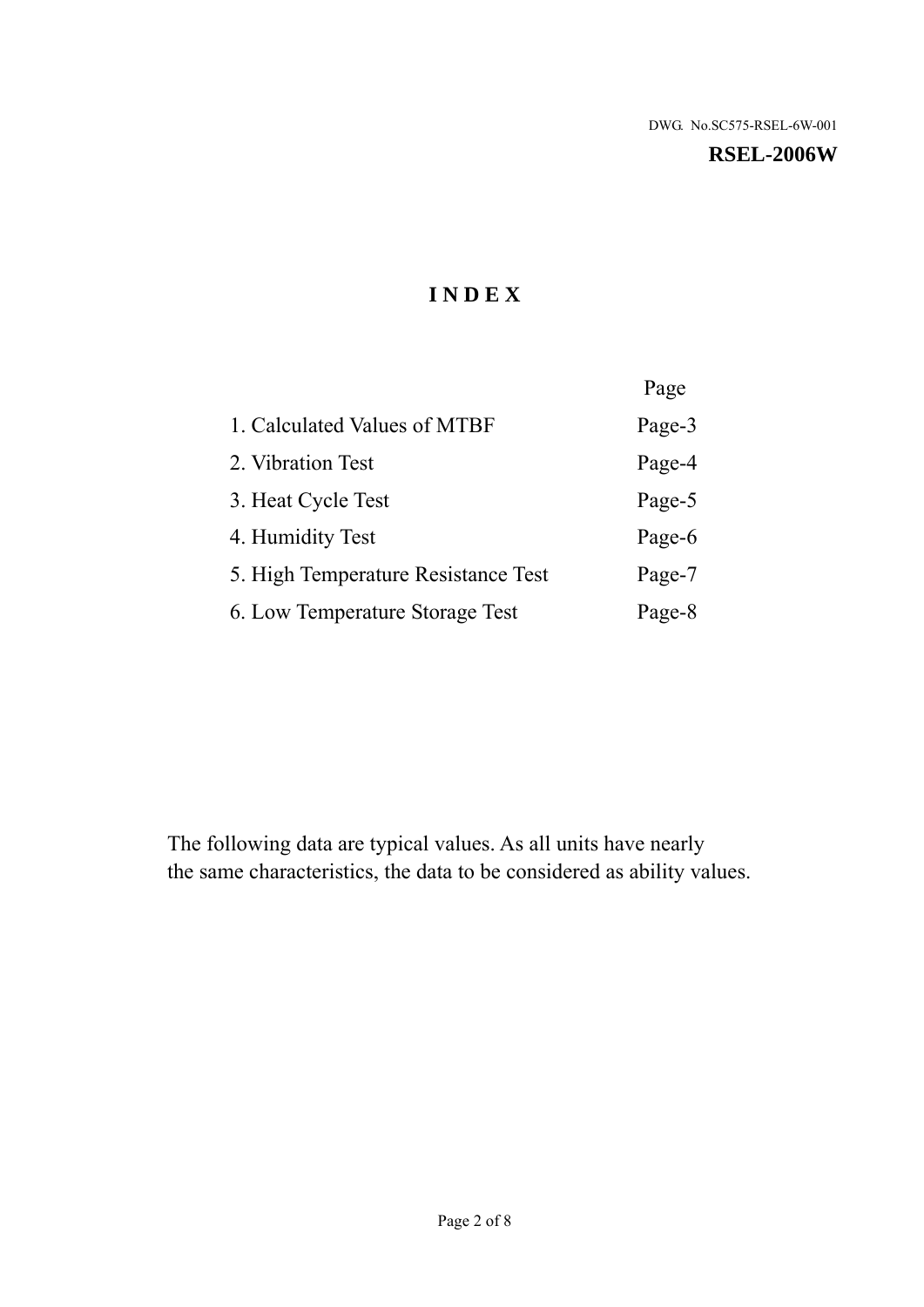#### **RSEL-2006W**

1. Calculated values of MTBF

MODEL : RSEL-2006W

(1) Calculating Method

 Calculated based on parts stress reliability projection of MIL-HDBK-217F NOTICE2.

Individual failure rates  $\lambda$  G is given to each part and MTBF is calculated by the count of each part.

$$
MTBF = \frac{1}{\lambda_{\text{equip}}} = \frac{1}{\sum_{i=1}^{n} N_i (\lambda_G \pi_Q)_i} \times 10^6 \text{ (hours)}
$$

| $\lambda$ equip | : Total equipment failure rate (Failure $/ 10^6$ Hours)                   |
|-----------------|---------------------------------------------------------------------------|
| $\lambda$ G     | : Generic failure rate for the $\hbar$ generic part                       |
|                 | (Failure/ $10^6$ Hours)                                                   |
| Ni              | : Quantity of <i>i</i> th generic part                                    |
| N               | : Number of different generic part categories                             |
| $\pi$ Q         | : Generic quality factor for the <i>i</i> th generic part ( $\pi Q = 1$ ) |

- (2) MTBF Values
	- GF : Ground, Fixed

 $MTBF = 9,978,048$  (Hours)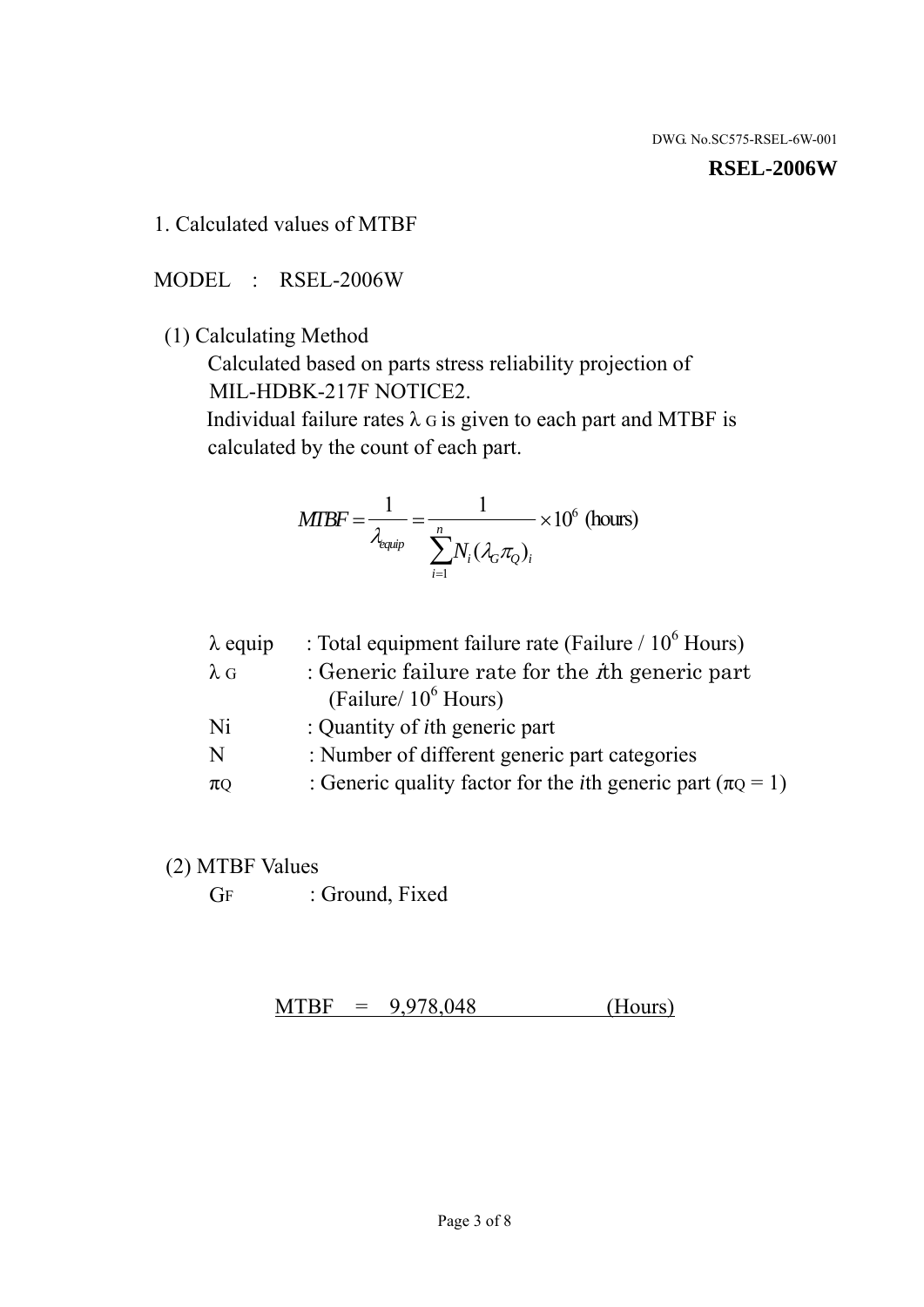#### **RSEL-2006W**

2. Vibration Test

### MODEL : RSEL-2006W (Representation Product : RSEL-2006W)

- (1) Vibration Test Class Frequency Variable Endurance Test
- (2) Equipment Used Controller VS-1000-6, Vibrator 905-FN ( IMV CORP.)
- (3) The Number of D.U.T. (Device Under Test) 5 units
- (4) Test Condition
	- · Frequency : 10~55Hz
	- · Amplitude : 1.5mm, Sweep for 1 min.
	- · Dimension and times : X, Y and Z directions for 2 hours each.

### (5) Test Method

Fix the D.U.T. on the fitting-stage

## (6) Test Results

PASS

#### Typical Sample Data

| ັ່                                 |                                                         |        |                     |                     |
|------------------------------------|---------------------------------------------------------|--------|---------------------|---------------------|
| Check item                         | Spec.                                                   |        | <b>Before Test</b>  | After Test          |
|                                    | Differential Mode: 25dBmin.                             | 1 MHz  | 47.70               | 47.24               |
|                                    |                                                         | 30 MHz | 60.94               | 59.16               |
| Attenuation (dB)                   | Common Mode: 25dBmin.                                   | 1 MHz  | 37.62               | 37.84               |
|                                    |                                                         | 10 MHz | 55.26               | 55.38               |
| Leakage Current (mA)               | Line1<br>$1mA$ max. $(250V, 60Hz)$<br>Line <sub>2</sub> |        | 0.30                | 0.29                |
|                                    |                                                         | 0.30   | 0.29                |                     |
| DC Resistance $(m\Omega)$          | $80m \Omega$ max.                                       |        | 24.96               | 25.50               |
| <b>Test Voltage</b>                | $L-L: 1768Vdc$ 60s.                                     |        | OK.                 | OK.                 |
|                                    | $L-E: 2500$ Vac 60s.                                    |        |                     |                     |
| Isolation Resistance ( $M\Omega$ ) | $100M \Omega$ min. (500Vdc 60s)                         |        | $3.9 \times 10^{6}$ | $4.5 \times 10^{6}$ |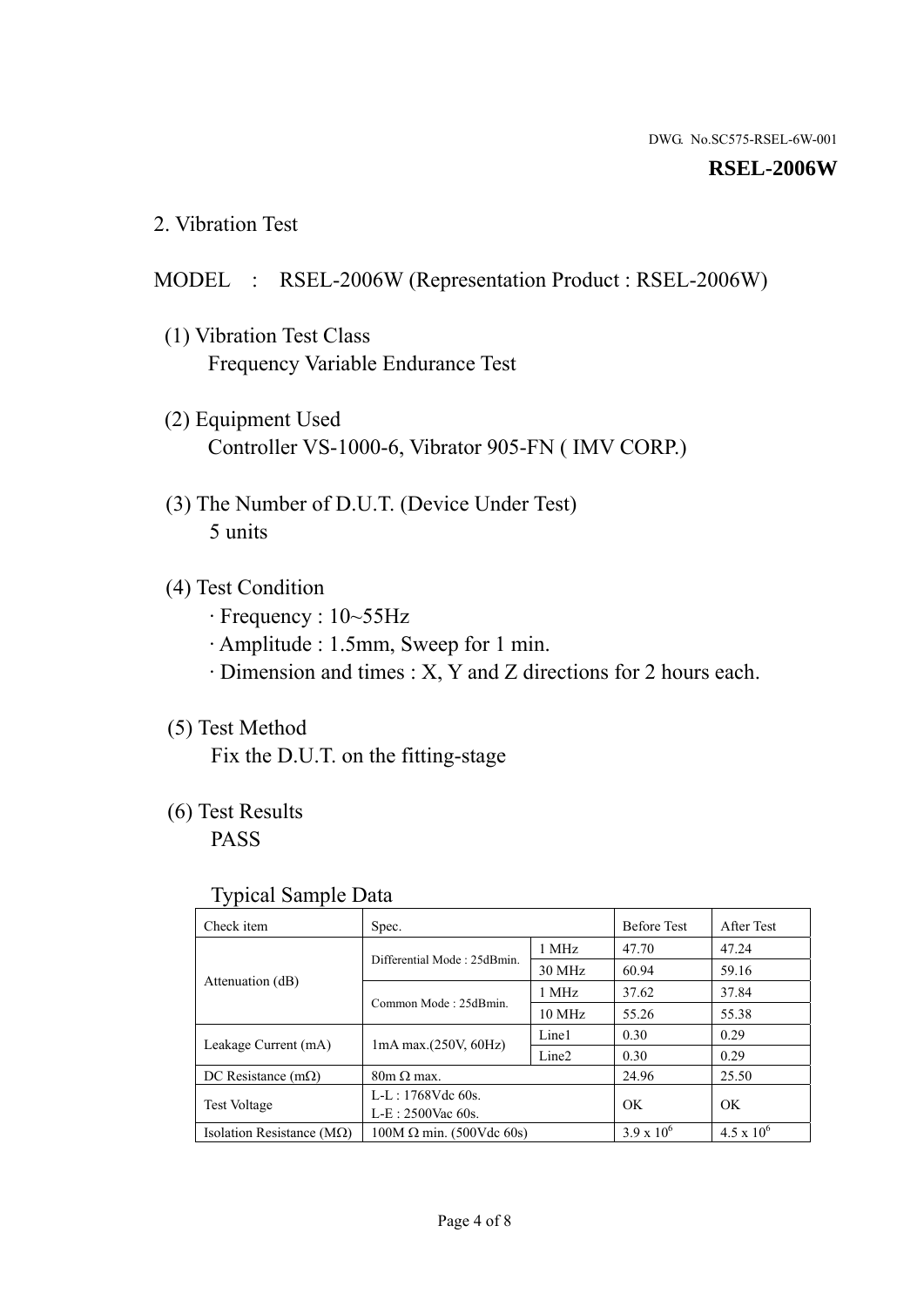1 cycle

30min.

3min.

30min.

3. Heat Cycle Test

## MODEL : RSEL-2006W (Representation Product : RSEL-2006W)

- (1) Equipment Used TEMPERATURE CHAMBER TSA-71H-W (ESPEC CORP.)
- (2) The Number of D.U.T. (Device Under Test) 5 units
- (3) Test Conditions
	- · Ambient Temperature : -25~+85°C · Test Cycles : 100cycles
- (4) Test Method

 Before the test check if there is no abnormal characteristics and put the D.U.T. in the testing chamber. Then test it in the above cycles, After the test is completed leave it for 1 hour at room temperature and check it if there is no abnormal each characteristics.

 $+85$ °C

 $-25^{\circ}$ C

(5) Test Results

PASS

| <b>Typical Sample Data</b> |  |  |
|----------------------------|--|--|
|----------------------------|--|--|

| Check item                    | Spec.                                         |                   | <b>Before Test</b>  | After Test          |
|-------------------------------|-----------------------------------------------|-------------------|---------------------|---------------------|
|                               | Differential Mode: 25dBmin.                   | 1 MHz             | 47.64               | 47.86               |
|                               |                                               | 30 MHz            | 58.32               | 59.54               |
| Attenuation (dB)              | Common Mode: 25dBmin.                         | 1 MHz             | 37.94               | 39.00               |
|                               |                                               | $10 \text{ MHz}$  | 54.52               | 56.02               |
|                               | 1mA max. (250V, 60Hz)<br>Leakage Current (mA) | Line1             | 0.30                | 0.33                |
|                               |                                               | Line <sub>2</sub> | 0.29                | 0.34                |
| DC Resistance $(m\Omega)$     | $80m \Omega$ max.                             |                   | 25.54               | 25.18               |
| <b>Test Voltage</b>           | $L-L: 1768Vdc$ 60s.                           |                   | OK                  | OK.                 |
|                               | $L-E: 2500$ Vac 60s.                          |                   |                     |                     |
| Isolation Resistance ( $MQ$ ) | $100M \Omega$ min. (500Vdc 60s)               |                   | $4.9 \times 10^{6}$ | $4.2 \times 10^{6}$ |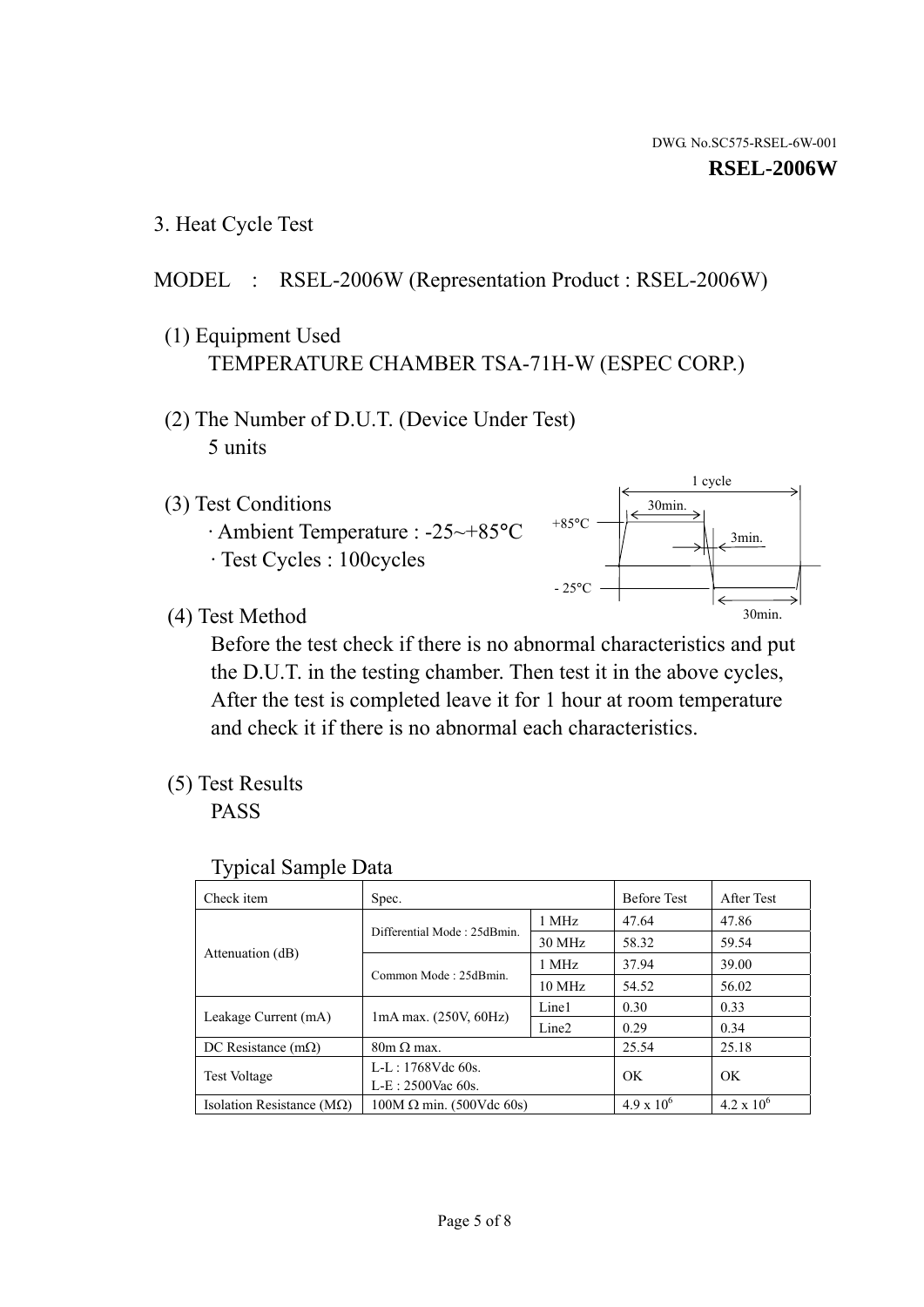4. Humidity Test

## MODEL : RSEL-2006W (Representation Product : RSEL-2006W)

- (1) Equipment Used TEMP. & HUMID. CHAMBER PR-4KT (ESPEC CORP.)
- (2) The Number of D.U.T. (Device Under Test) 5 units

### (3) Test Conditions

- · Ambient Temperature : +40°C
- · Test Time : 500 hours
- · Ambient Humidity : 90~95% RH No Dewdrop

## (4) Test Method

 Before the test check if there is no abnormal characteristics and put the D.U.T. in the testing chamber. Then test it in the above conditions. After the test is completed leave it for 1 hour at room temperature and check it if there is no abnormal each characteristics.

## (5) Test Results

PASS

| ┙┸                                 |                                 |                   |                     |                     |
|------------------------------------|---------------------------------|-------------------|---------------------|---------------------|
| Check item                         | Spec.                           |                   | <b>Before Test</b>  | After Test          |
|                                    | Differential Mode: 25dBmin.     | 1 MHz             | 47.84               | 45.98               |
|                                    |                                 | 30 MHz            | 55.40               | 55.92               |
| Attenuation (dB)                   | Common Mode: 25dBmin.           | 1 MHz             | 37.24               | 37.92               |
|                                    |                                 | 10 MHz            | 53.44               | 54.30               |
| Leakage Current (mA)               | $1mA$ max. $(250V, 60Hz)$       | Line1             | 0.29                | 0.29                |
|                                    |                                 | Line <sub>2</sub> | 0.30                | 0.28                |
| DC Resistance $(m\Omega)$          | $80m \Omega$ max.               |                   | 25.32               | 25.60               |
| <b>Test Voltage</b>                | $L-L: 1768Vdc$ 60s.             |                   | OK                  | OK                  |
|                                    | $L-E: 2500$ Vac 60s.            |                   |                     |                     |
| Isolation Resistance ( $M\Omega$ ) | $100M \Omega$ min. (500Vdc 60s) |                   | $4.3 \times 10^{6}$ | $4.9 \times 10^{6}$ |

#### Typical Sample Data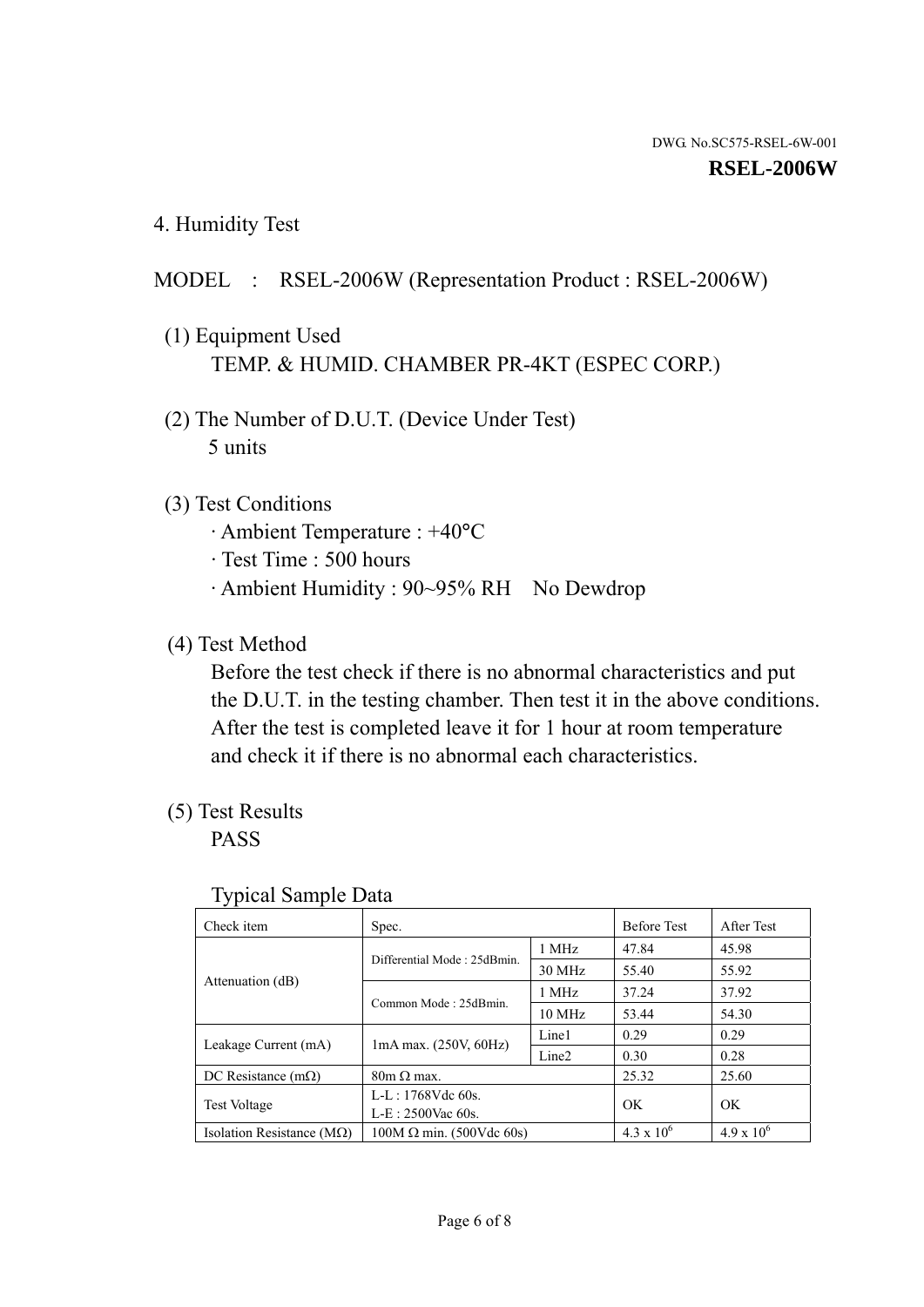5. High Temperature Resistance Test

#### MODEL : RSEL-2006W (Representation Product : RSEL-2006W)

- (1) Equipment Used TEMPERATURE CHAMBER PHH-300 ( ESPEC CORP.)
- (2) The Number of D.U.T. (Device Under Test) 5 units
- (3) Test Conditions
	- · Ambient Temperature : +55°C
	- · Test Time : 500 hours
	- · Operating : DC 6A
- (4) Test Method

 Before the test check if there is no abnormal characteristics and put the D.U.T. in the testing chamber. Then test it in the above conditions. After the test is completed leave it for 1 hour at room temperature and check it if there is no abnormal each characteristics.

(5) Test Results

PASS

| ╯┸                                 |                                                         |        |                     |                     |
|------------------------------------|---------------------------------------------------------|--------|---------------------|---------------------|
| Check item                         | Spec.                                                   |        | <b>Before Test</b>  | After Test          |
|                                    | Differential Mode: 25dBmin.                             | 1 MHz  | 47.32               | 47.38               |
|                                    |                                                         | 30 MHz | 55.64               | 57.74               |
| Attenuation (dB)                   | Common Mode: 25dBmin.                                   | 1 MHz  | 37.52               | 38.78               |
|                                    |                                                         | 10 MHz | 54.78               | 56.06               |
| Leakage Current (mA)               | Line1<br>$1mA$ max. $(250V, 60Hz)$<br>Line <sub>2</sub> |        | 0.30                | 0.30                |
|                                    |                                                         |        | 0.31                | 0.31                |
| DC Resistance $(m\Omega)$          | $80m \Omega$ max.                                       |        | 25.10               | 25.44               |
| <b>Test Voltage</b>                | $L-L: 1768Vdc$ 60s.                                     |        | OK                  | OK                  |
|                                    | $L-E: 2500$ Vac 60s.                                    |        |                     |                     |
| Isolation Resistance ( $M\Omega$ ) | $100M \Omega$ min. (500Vdc 60s)                         |        | $4.4 \times 10^{6}$ | $5.1 \times 10^{6}$ |

#### Typical Sample Data